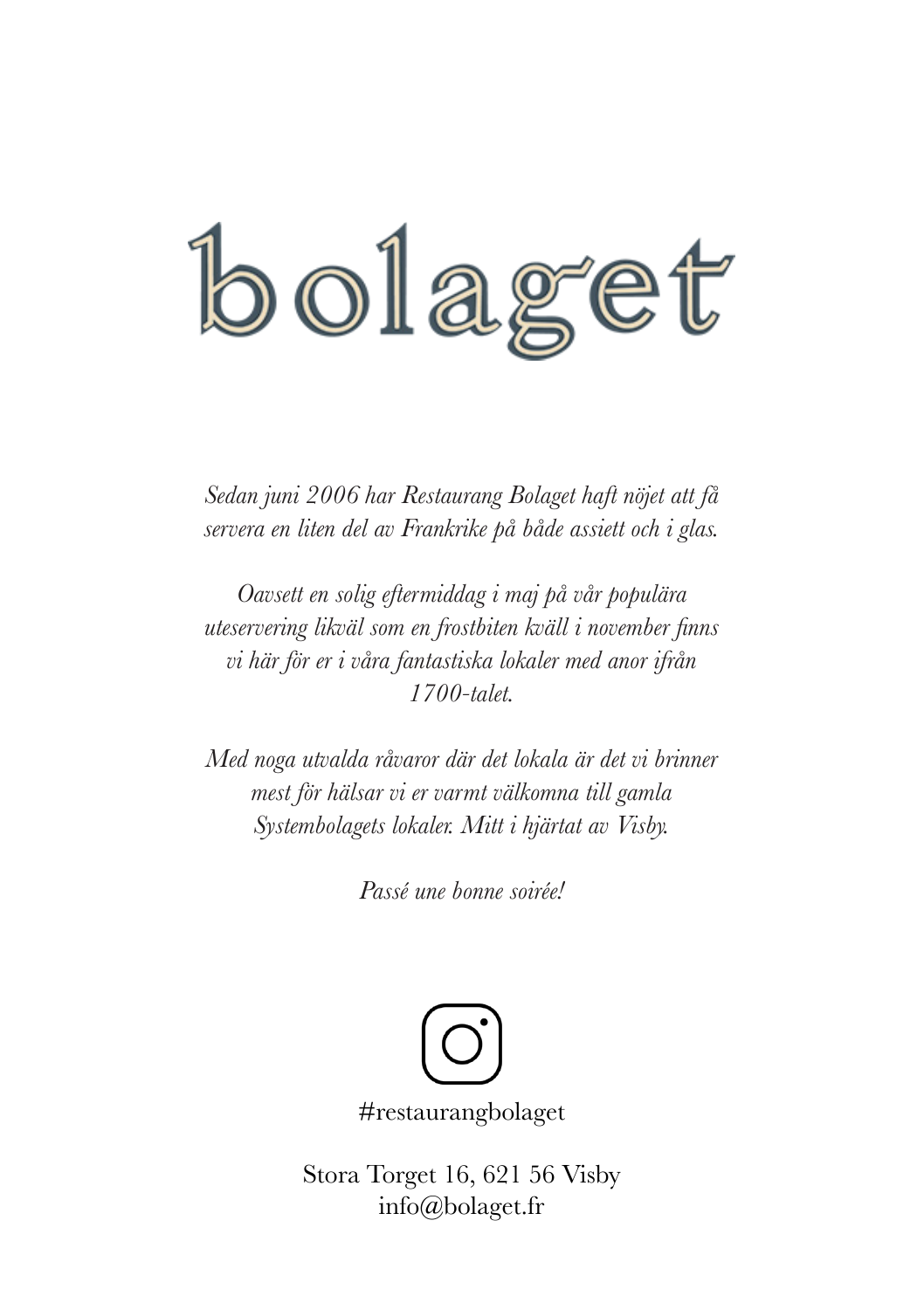#### PEACHY

*Monkey Shoulder Whiskey, Aperol, Peach Lemon, Agave, Peachy Bulldog PA 149kr // Tropical, Rich*

**BEAT THE BEET** 

*Vodka, Beetroot, Pear, Ginger Lemon, Thyme \* 149kr // Fruity, Rich*

#### Caribbean Storm

*Plantation Dark Rum, Velvet Falernum Lime, Ginger Root, Mint, Soda \* 145kr // Refreshing, Fizzy*

#### Sayonara

*Calvados, Amaro Montenegro, Cynar, Bitters 145kr // Stiff, Sipper*

*\* Contains eggwhite*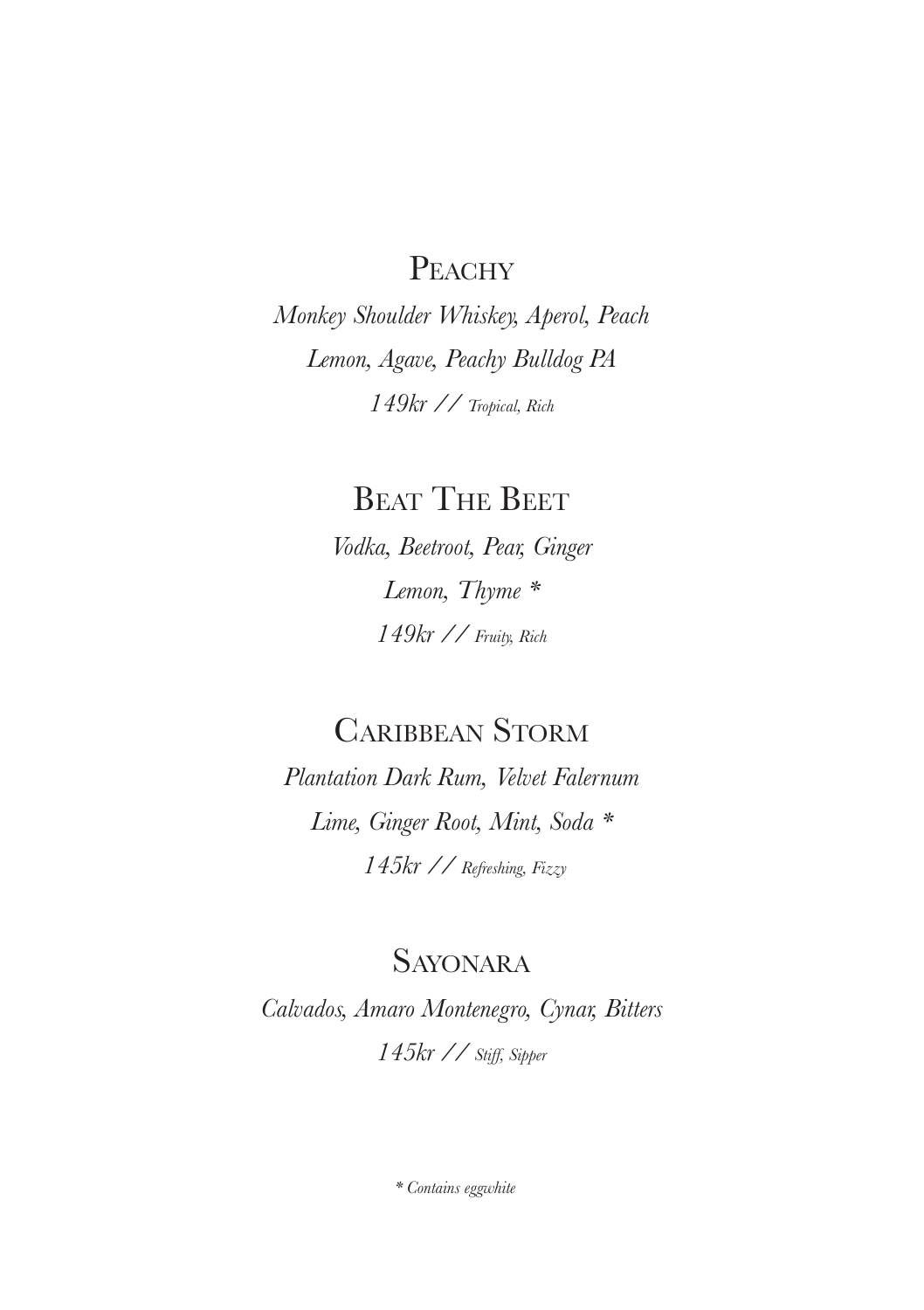

PEACHY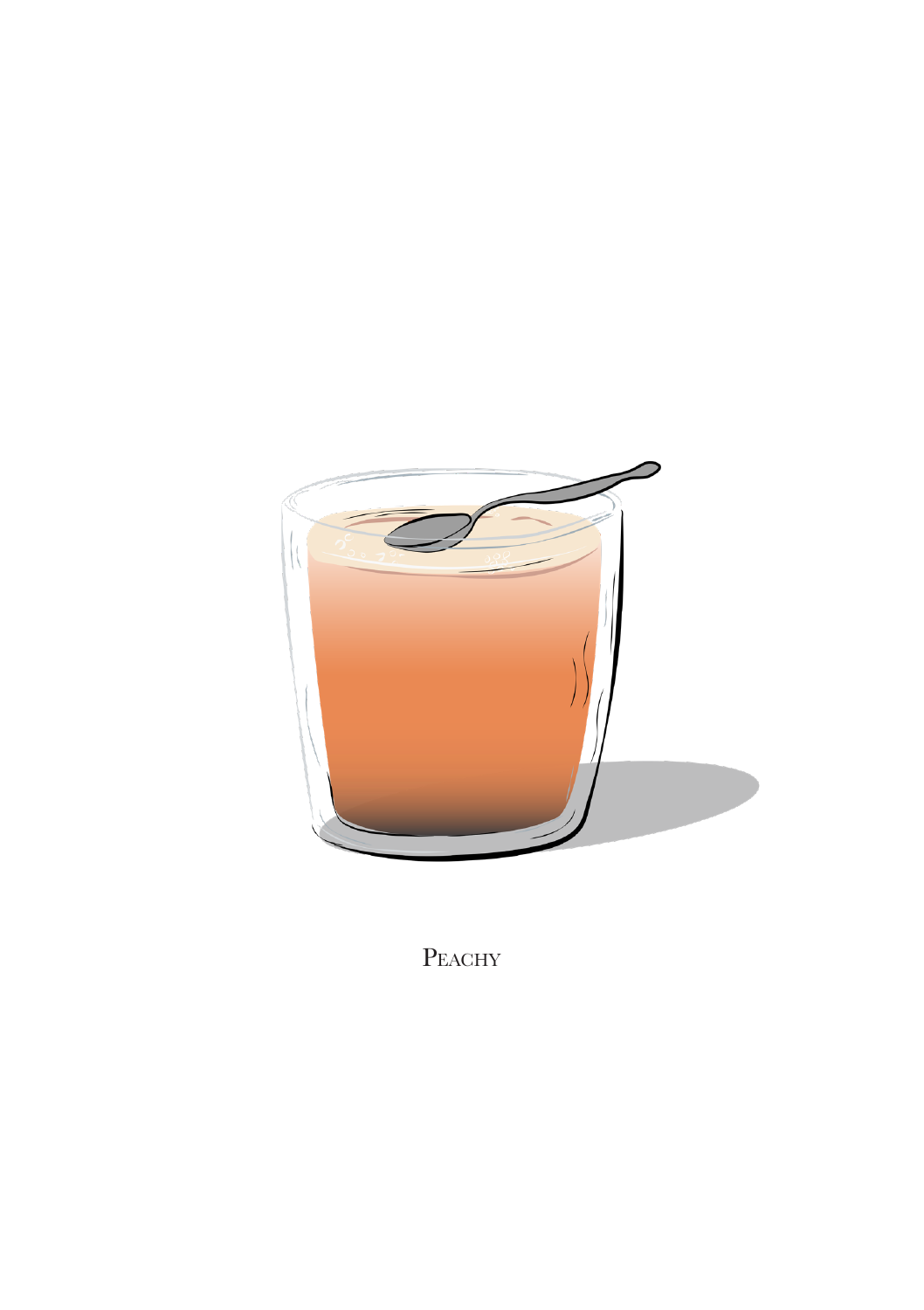#### My BUDDY RAZZ

*Citadelle Gin, Boge Razzberry, Bergamotte Lemon, Grenadine, Peychaud \* 145kr // Sour, Fruity*

ACROSS THE POND

*Aperol, Bergamotte, Malfy Con Aranciata Luxardo Maraschino, Lemon, Bubbles 140kr // Fizzy, Light*

**ST MAGGIE** 

*Caszabel Reposado, ST Germain, Lime Jalapeño, Cucumber Salt 149kr // Sour, Refreshing, Spicy*

#### Tiki n3

*Bolaget Plantation Blend, Green Chartreuse Coconut, Lime, Demerara Syrup, Mint 155kr // Tropical, Fruity*

*\* Contains eggwhite*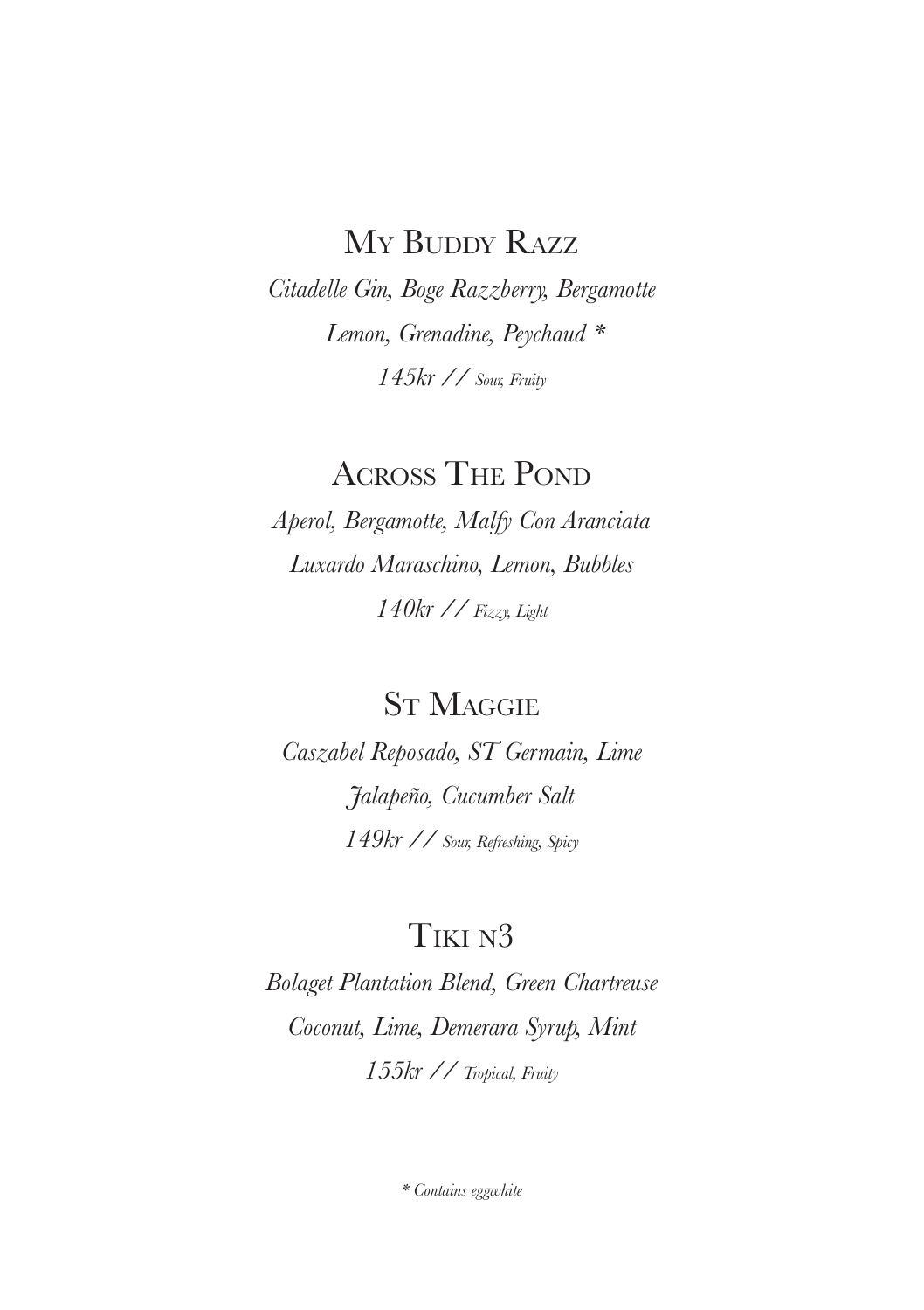

My Buddy Razz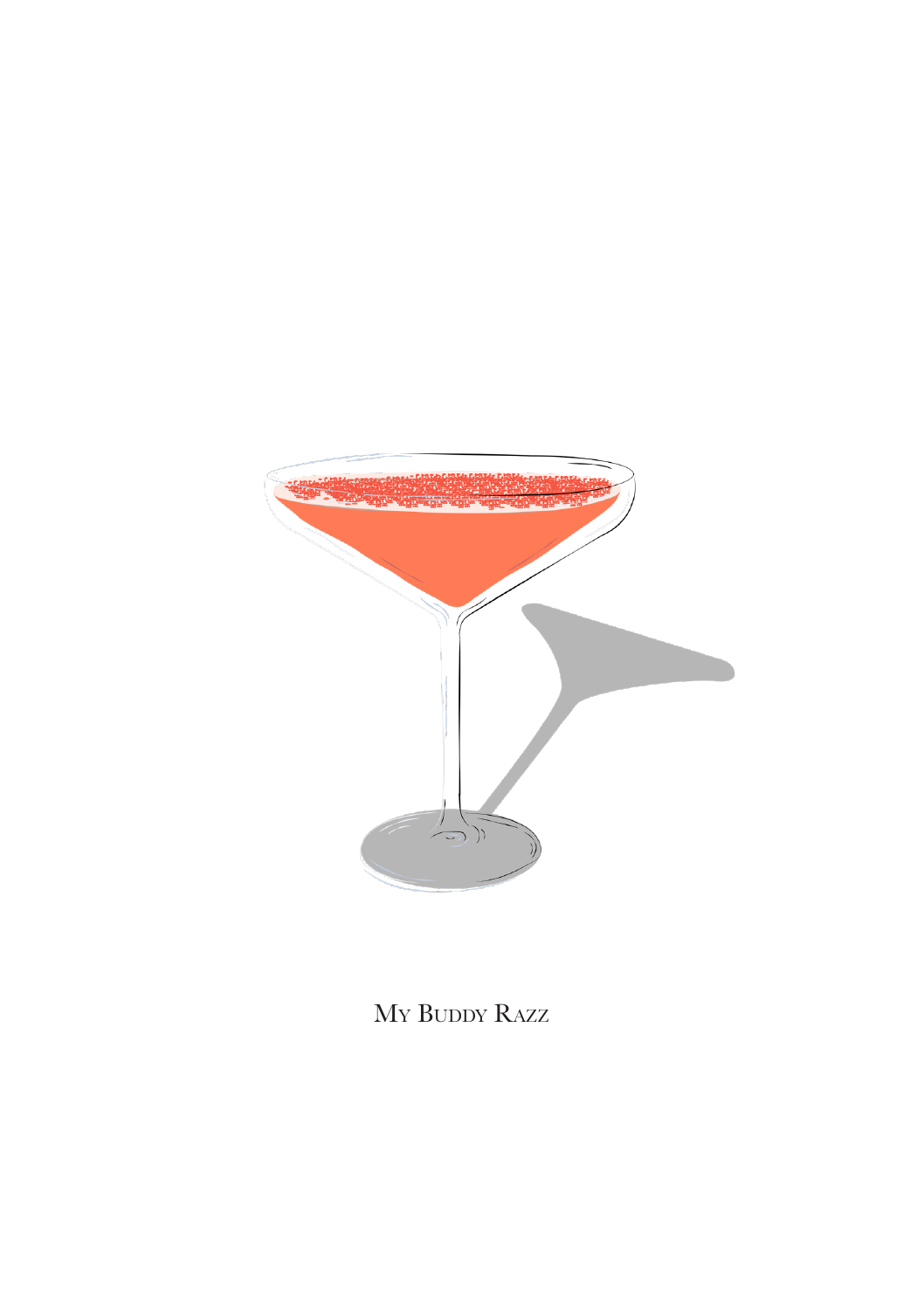#### GOTLAND GT

*Hellströms Gin, Apples, Thyme Lemon, Dry Tonic 155kr // Fizzy, Fresh*

#### **NEGRONI**

*Citadelle Gin, Campari Bolagets Vermouth Blend, Orange 145kr // Bitter, Sweet, Sipper*

OLD FASHIONED

*Bulleit Bourbon, Plantation OFTD Maple Syrup, Orange, Bitters 155kr // Boozy, Sipper*

#### DRY MARTINI

*Tanqeuray Ten, Dry Vermouth, Olive, Lemon 155kr // Boozy, Fresh, Sipper*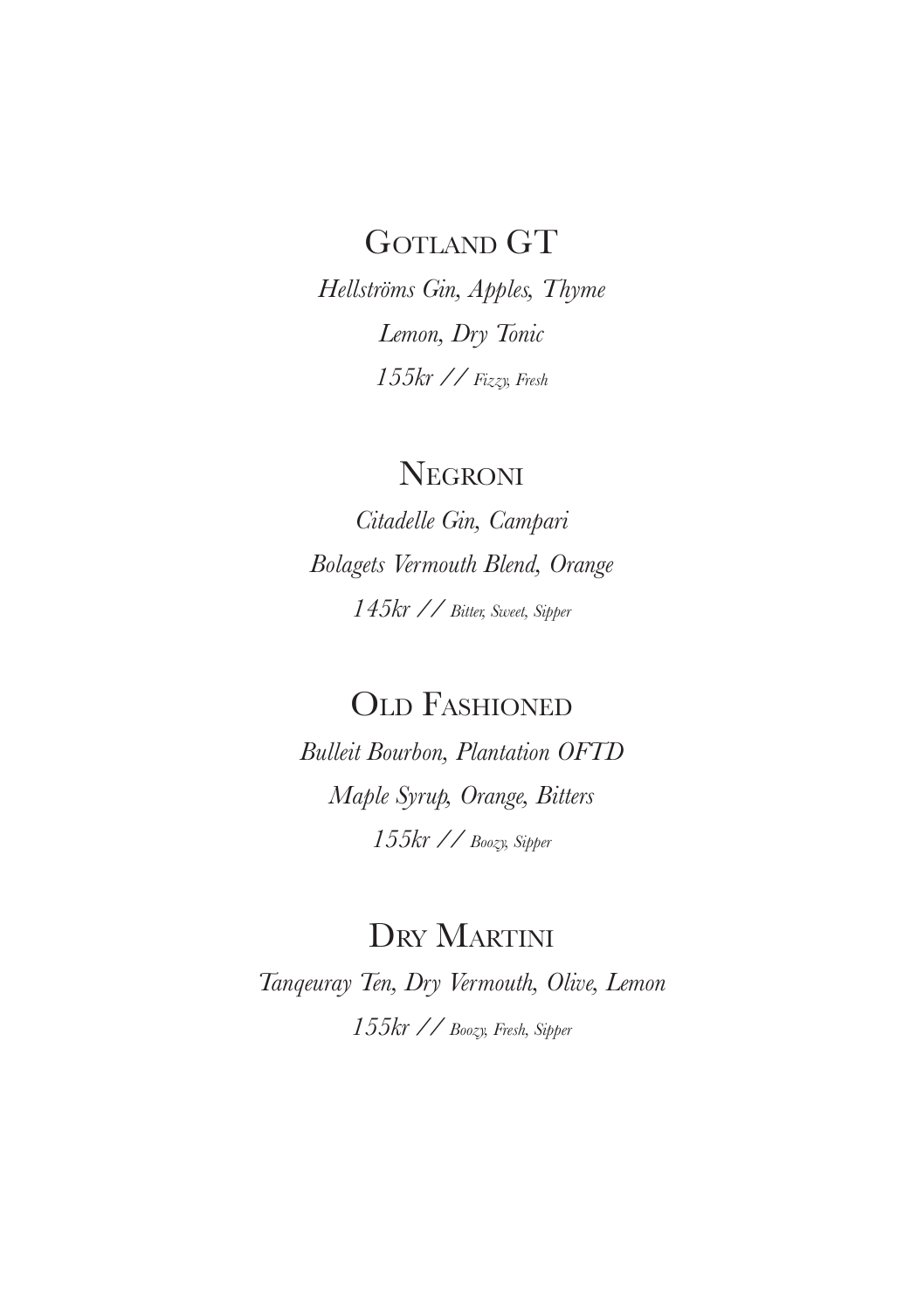

 $\mbox{GOTLAND}$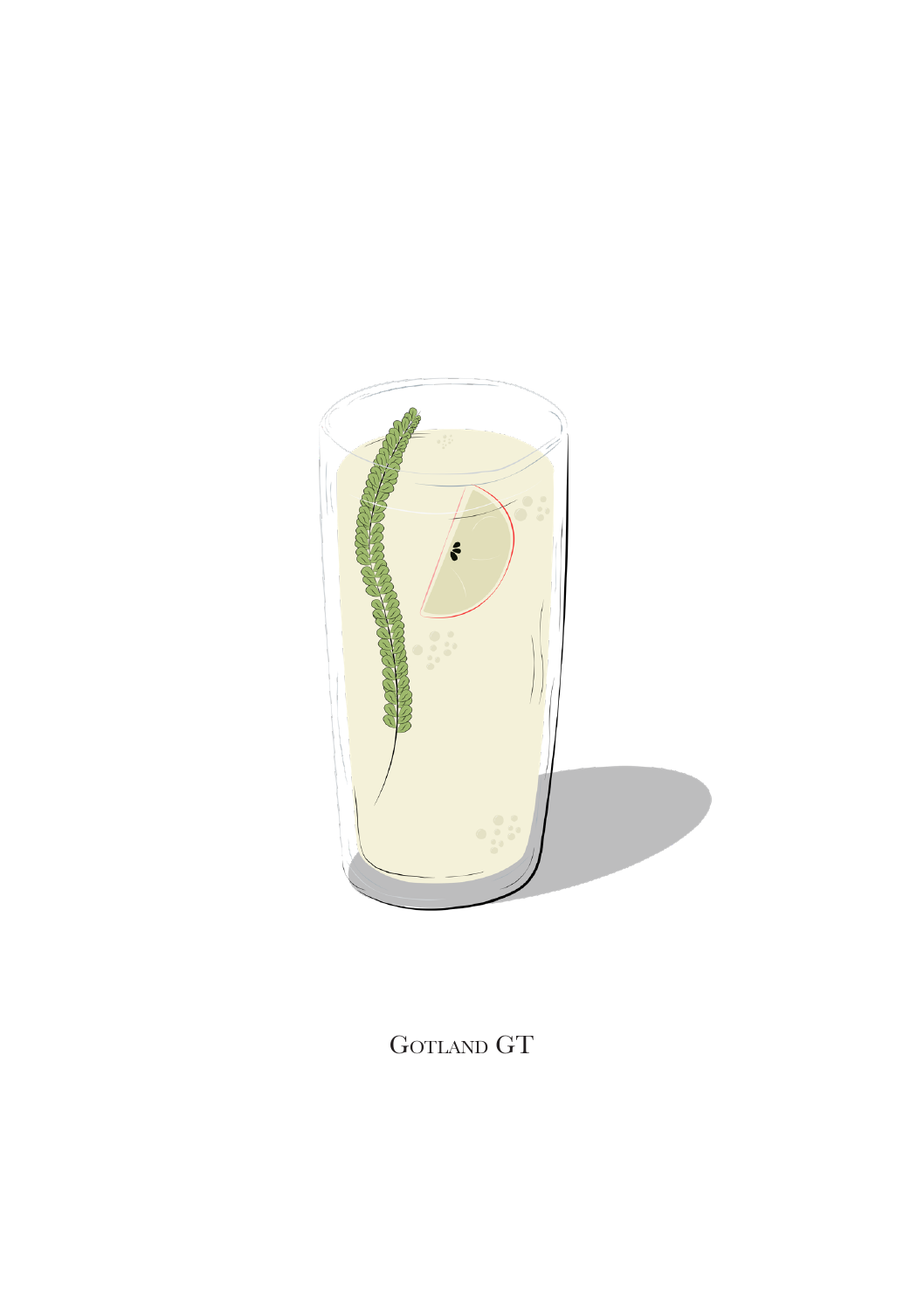# **Beer, Cider & Non Alcoholic**

#### DRAFT

| Melleruds pilsner    | 65  |
|----------------------|-----|
| Wisby Pils           | 75  |
| Wisby Lager          | 7.5 |
| Peachy Bulldog, PA   | 82  |
| Souther Bulldog, IPA | 85  |
| St Hans              | 90  |

#### **BOTTLE**

| Sol                     | 70  |
|-------------------------|-----|
| Daura Damm, Gluten free | 70  |
| Wisby Kloster           | 7.5 |
| Wisby Stout             | 75  |
| Wisby Weisse 50cl       | 90. |

#### **Cider**

| Briska, 33cl     | 68 |
|------------------|----|
| Galipette, 33cl  | 72 |
| Topa Poire, 33cl | 95 |

#### **Non Alcoholic**

| 35 |
|----|
| 65 |
| 65 |
| 65 |
| 85 |
|    |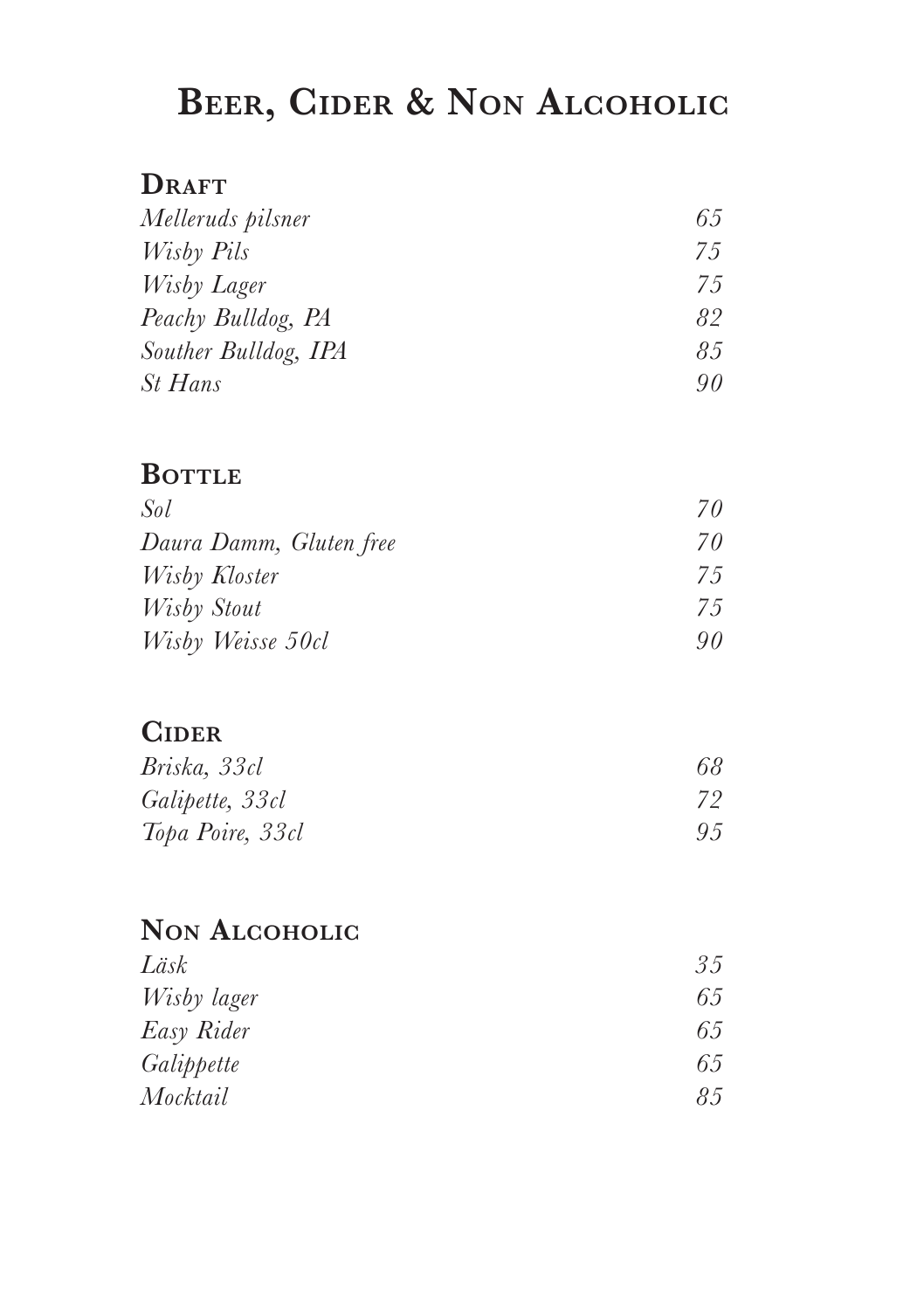# **Wine, Crèmant & Champagne**

#### **White Wine**

| Art de France, Chardonnay/Sauvignon B, Langedoc 105/420 |         |
|---------------------------------------------------------|---------|
| Kuentz Bas, Riesling, Alsace                            | 155/600 |
| <b>RED WINE</b>                                         |         |
| NV Art de France, Merlot/Syrah, Languedoc.              | 105/420 |
| Roger Champault, Pinot noir, Loire                      | 165/640 |
| Chancelle Saumur, Cabernet F, Loire                     | 165/640 |
| <b>ORANGE WINE</b>                                      |         |
| Artisan, Grewûrztraminer/Pinot Gris, Alsace             | 165/640 |
| <b>ROSÉ WINE</b>                                        |         |
| Art de France, Grenache-Cinsault, Langedoc              | 105/420 |
| <b>CREMENT &amp; CHAMPAGNE</b>                          |         |
| Cremant de Loire                                        | 105/495 |
| Andre mousssy, Bdb, Champagne                           | 149/895 |
| NV Brut Reservé Tattinger, Champagne                    | 1225    |
| NV Bourgeois Diaz, BD'3C                                | 1100    |
| 2017 Bourgeois Diaz, BDM                                | 1300    |
| NV Tattingger, Nocturne Sec                             | 1600    |
| 2007 Tattinger, Comdes de Champagne, Bdb.               | 3990    |
|                                                         |         |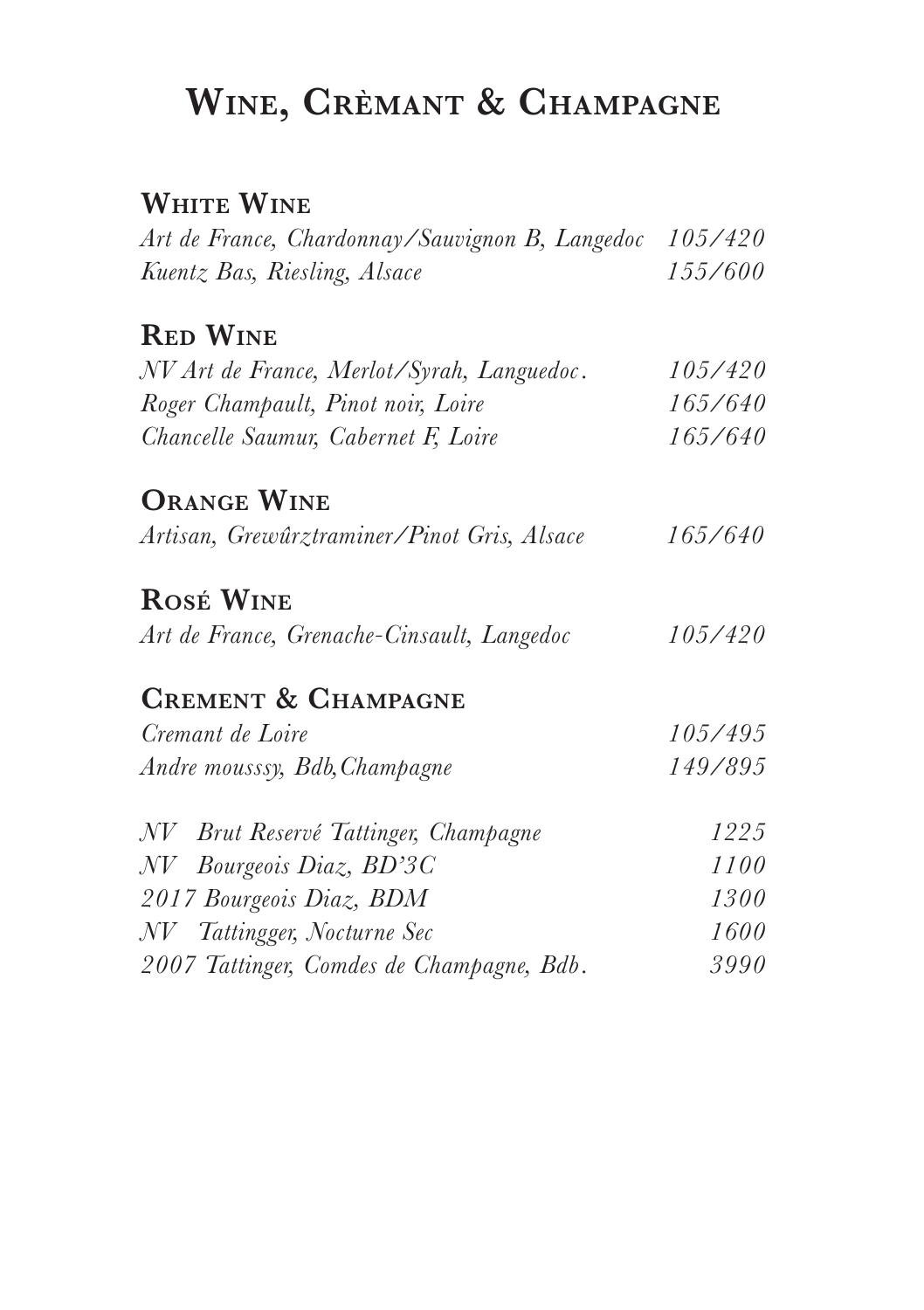# **Avec**

## **Rom**

| Plantation Grande Reserve, Barbados      | $26$ / $cl$  |
|------------------------------------------|--------------|
| Plantation 3 Stars White                 | $26$ / $cl$  |
| Plantation Jamaica 2005                  | $32$ / $cl$  |
| Plantation Panama 2004                   | $32$ / $cl$  |
| Plantation Trinidad 2005                 | $32$ / $cl$  |
| Plantation Isle of Fiji                  | $32$ / $cl$  |
| Plantation Isle of Fiji 2005             | $38$ / $cl$  |
| Plantation Peru 2004                     | $38/$ cl     |
| Plantation Pineapple                     | $38$ / $cl$  |
| Plantation XO 20th Anniversary, Barbados | $38$ / $cl$  |
| Plantation Vintage Fiji 2005             | $60$ / $cl$  |
| Plantation Overproof 69%                 | $48$ / $cl$  |
| Plantation Guyana 1990                   | $140$ / $cl$ |
| <b>SINGLE CASK</b>                       |              |
| Plantation Barbados 7y                   | $55/$ cl     |
| Plantation Barbados XO                   | $60$ / $cl$  |
| Plantation Panama 8y                     | 55/cl        |
| Plantation Panama 12y                    | $60$ / $cl$  |
| Plantation Belize XO                     | 55/cl        |
| Plantation Guatemala XO                  | $55/$ cl     |
| Plantation Belize 2009                   | $55/$ cl     |
| <b>TEQUILA</b>                           |              |
| Don Julio Blanco                         | $30$ /cl     |
| Don Julio Reoisado                       | $32$ / $cl$  |
| Don Julio Anejo                          | $36/$ cl     |
| Don Julio 1942                           | $75/$ cl     |
| <b>GRAPPA</b>                            |              |
| Stavecchia                               | $26/$ cl     |
| Sibona Port Wood                         | $35/$ cl     |
| Marolo Barbaresco                        | $45/$ cl     |
|                                          |              |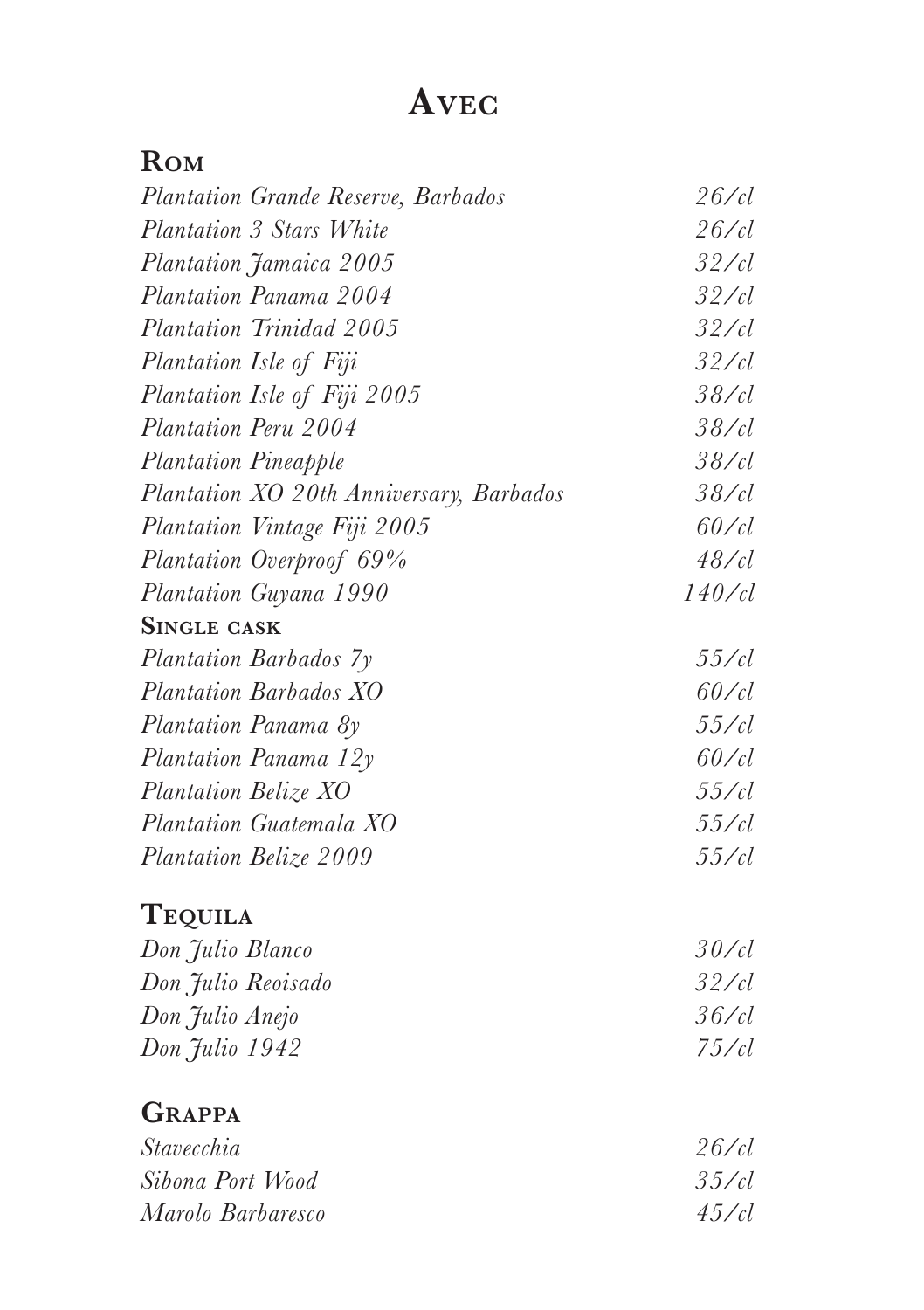# **Avec**

## **Whiskey**

| Tullamore, Blended Irish                   | $26/$ cl    |
|--------------------------------------------|-------------|
| Famous Grouse, Blended Scotch              | $26/$ cl    |
| Isle of Lime, Tjaukle                      | $40$ / $cl$ |
| Isle of Lime, Kutkäldu                     | 45/cl       |
| Isle of Lime, Vardbjärg                    | $45/$ cl    |
| MacAllan 12y, Single Malt Scotch           | $32$ /cl    |
| Ardbeg 10y, Single Malt Scotch             | $32$ /cl    |
| Ardbeg Uigeadail                           | 48/cl       |
| Laphroaig, Single Malt Scotch              | $30$ /cl    |
| Laphroaig Quarter Cask, Single Malt Scotch | $40$ /cl    |
| Cragganmore 12y, Single Malt Scotch        | $35/$ cl    |
| Glenmorangie 10y. Single Malt Scotch       | 35/cl       |
| Talisker 10y, Single Malt Scotch           | $35/$ cl    |
| Highland Park 12y, Single Malt Scotch      | $35/$ cl    |
| Highland Park 18y, Single Malt Scotch      | 55/cl       |
| Makers Mark, Bourbon Kentucky              | $26/$ cl    |

## **Cognac**

| Pierre Ferrand Ambre                | 30/d     |
|-------------------------------------|----------|
| Ferrand, 10 Générations 1:er Cru    | 43/cl    |
| Pierre Ferrand Selectrion Des Agnes | $86/$ cl |
| Xanté                               | $28$ /cl |

## **Calvados**

| Daron Fine                     | $28$ /cl  |
|--------------------------------|-----------|
| <b>Boulard Grand Selection</b> | $26$ /cl  |
| Boulard XO                     | $34$ / cl |